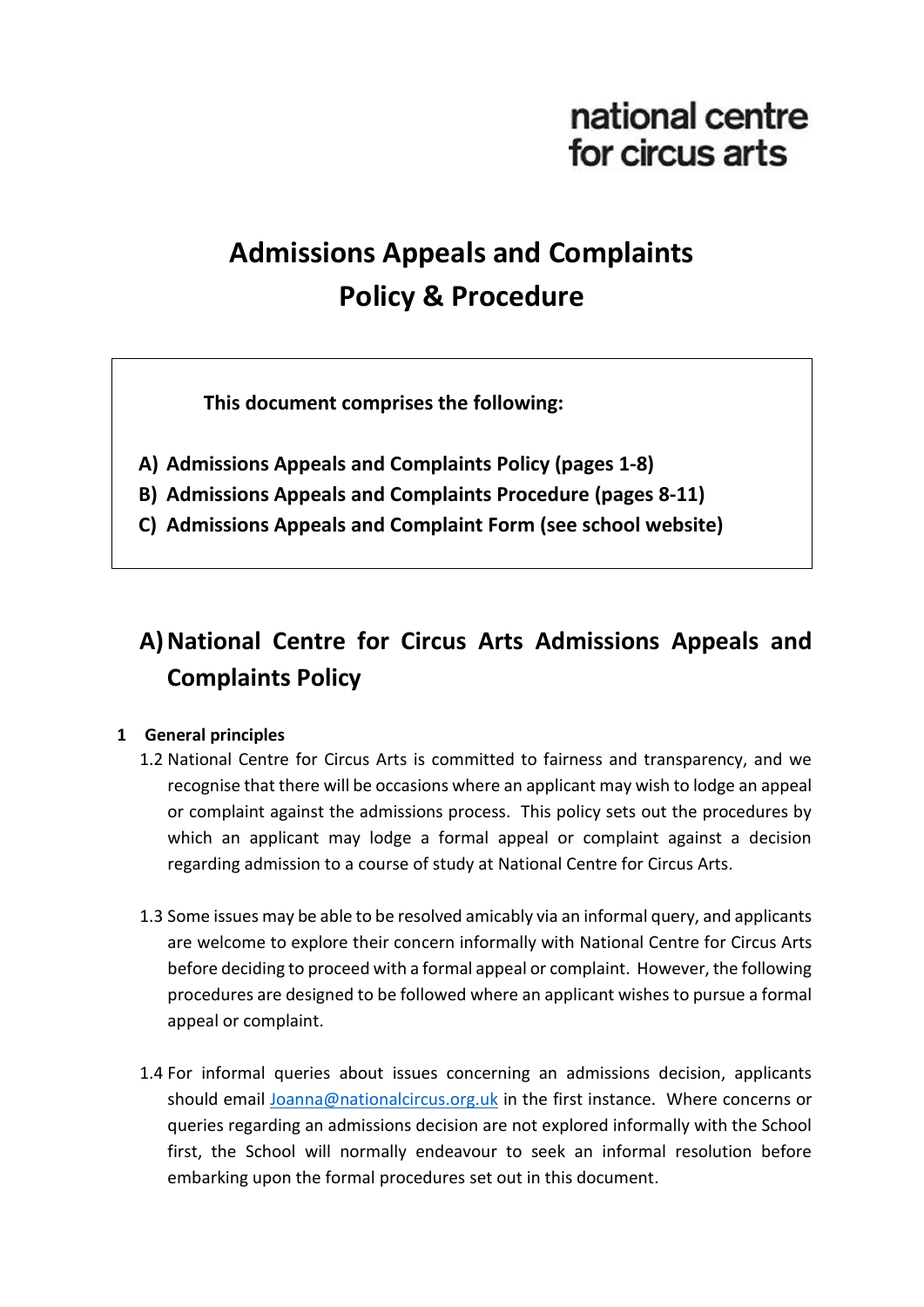1.5 The formal appeal and complain procedure contains 2 stages:

# **Stage 1: Formal Stage Stage 2: Request for Review Stage**

1.6 No applicant will be treated less favourably or with discrimination as a result of lodging an appeal or complaint under these procedures. However, where National Centre for Circus Arts deems that an appeal or complaint has been made in bad faith, or is frivolous or vexatious, we reserve the right to terminate consideration of the appeal or complaint immediately. Applicants will be informed in writing of the decision to terminate consideration of an appeal or complaint, including the reason(s) why.

# **2 Data Processing and Confidentiality**

- 2.1 Any appeal and/or complaint received under these procedures will be treated confidentially, and only personnel requisite to the consideration and/or resolution of the complaint or appeal will be made party to it. This may include staff in the School to which an applicant has applied. To ensure the full and proper consideration of an admissions appeal or complaint at either Stage 1 or Stage 2, an appeal and/or complaint received under these procedures may as necessary be shared with staff from similar small specialist higher education providers of dance and allied artistic disciplines who have relevant expertise and/or authority.
- 2.2 National Centre for Circus Arts undertakesto treat all appeals and complaints received under these procedures with confidentiality and sensitivity. Your data will be processed in accordance with the General Data Protection Regulations 2018 (GDPR) and the Data Protection Act 2018. The School's Data Protection Policy can be found at the following link: [student-data-protection-policy.pdf \(nationalcircus.org.uk\)](https://www.nationalcircus.org.uk/app/uploads/2021/08/student-data-protection-policy.pdf) National Centre for Circus Arts's Data Processing Statement sits alongside this policy and can also be found at [student-data-protection-policy.pdf \(nationalcircus.org.uk\)](https://www.nationalcircus.org.uk/app/uploads/2021/08/student-data-protection-policy.pdf)
- 2.3 For data contained within, or relating to, an Admissions Appeal and/or Complaint submitted under this Policy, National Centre for Circus Arts will only share your data with third parties in accordance with our policy on data protection where the law either requires or allows us to do so, or where we have your express consent.
- 2.4 National Centre for Circus Arts will retain data submitted with Stage 1 and Stage 2 admissions appeals and complaints for monitoring and assurance purposes. Formal Stage 1 and Stage 2 admissions appeals and complaints records will be retained by the School in accordance with the School's Data Processing Statement and Data Retention Schedule. Statistical data arising from Stage 1 and Stage 2 admissions appeals and complaints will be anonymised and reported normally on an annual basis to the National Centre for Circus Arts Academic Board, and may be shared with the National Centre for Circus Arts Board of Governorsin the interests of monitoring and assurance.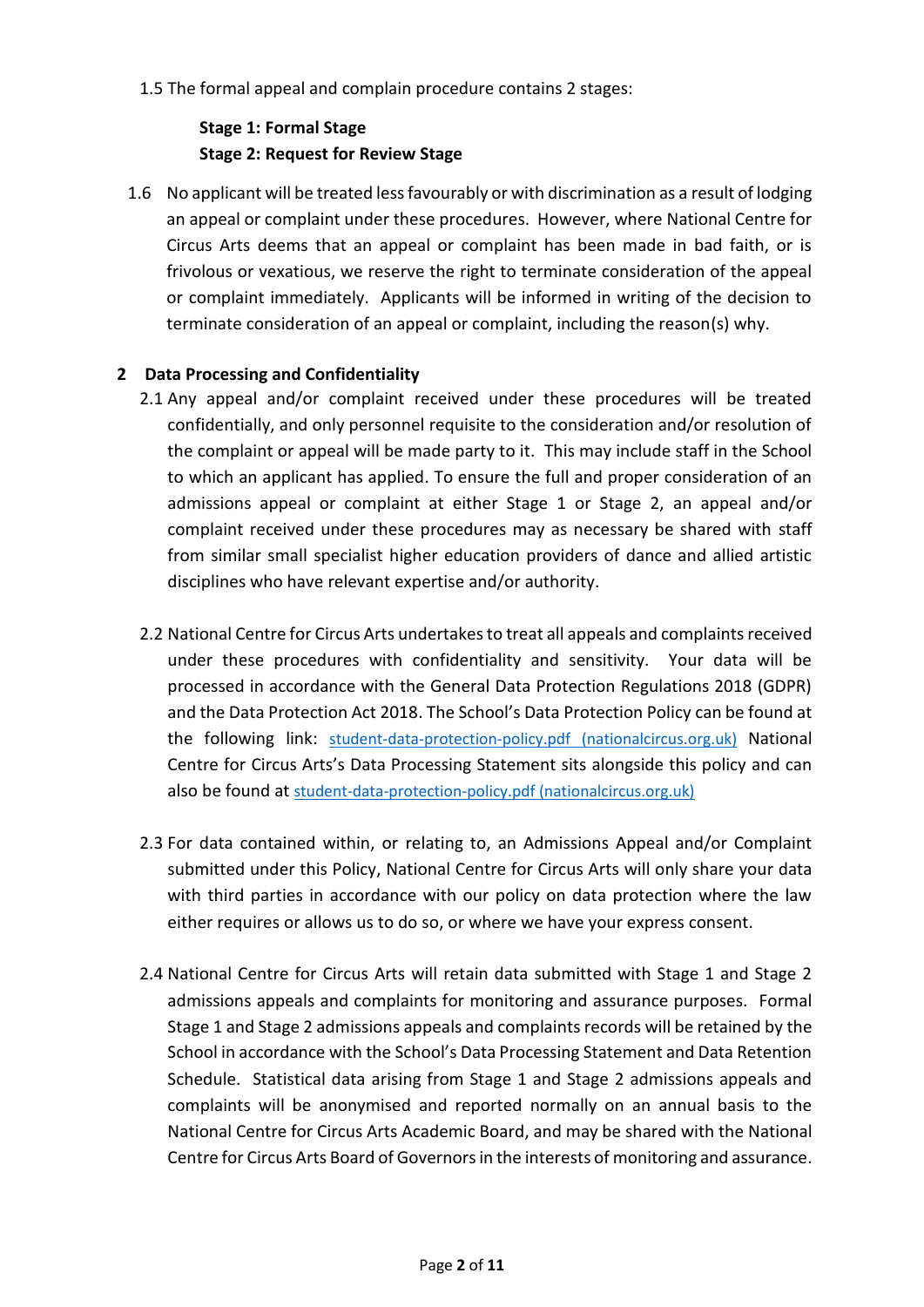#### **Appeals**

3.1 An **appeal** is defined as a request for a formal review and reconsideration of an admissions decision, or the wording/terms/conditions of an offer. An appeal may relate to the following decisions within the application process:

- The decision to interview/audition
- The decision to make an offer
- The content of the offer
- The decision to reject on exam results.

#### **Complaints**

3.2 A **complaint** is defined as a specific concern related to a procedural error, irregularity or maladministration in the admissions procedures or policies.

#### **4 Outcomes**

- 4.1 It is important that we understand an applicant's desired outcome(s) of a complaint or appeal, and careful consideration will be given to the feasibility and propriety of these in the event of a successful complaint or appeal at either Stage 1 or Stage 2. However, where a Stage 1 or 2 admissions complaint or appeal is upheld, the investigating officer/reviewer will determine the most appropriate outcome; this may not necessarily be the desired outcome expressed by the applicant.
- 4.2 After carrying out the review, and taking all relevant facts into consideration, the investigating officer/reviewer will determine whether to uphold the complaint or appeal. They will provide the applicant with a reasoned decision in writing for her/his findings, and where appropriate will offer a remedy and/or make recommendations in respect of changes to internal processes and procedures in response to the complaint/appeal. Examples of outcomes of successful appeals or complaints are:
	- A formal apology;
	- A fresh audition and/or interview, without prejudice, either in the current round (if possible) or in a subsequent year, including moving a candidate to a later stage in the recruitment process (eg a later audition stage);
	- A conditional offer of a place (subject to meeting any conditions within a specified timeframe before a place can be confirmed);
- 4.3 The above list is not exhaustive; investigating officers and reviewers have the discretion to determine the most appropriate outcome(s) following consideration and/or review.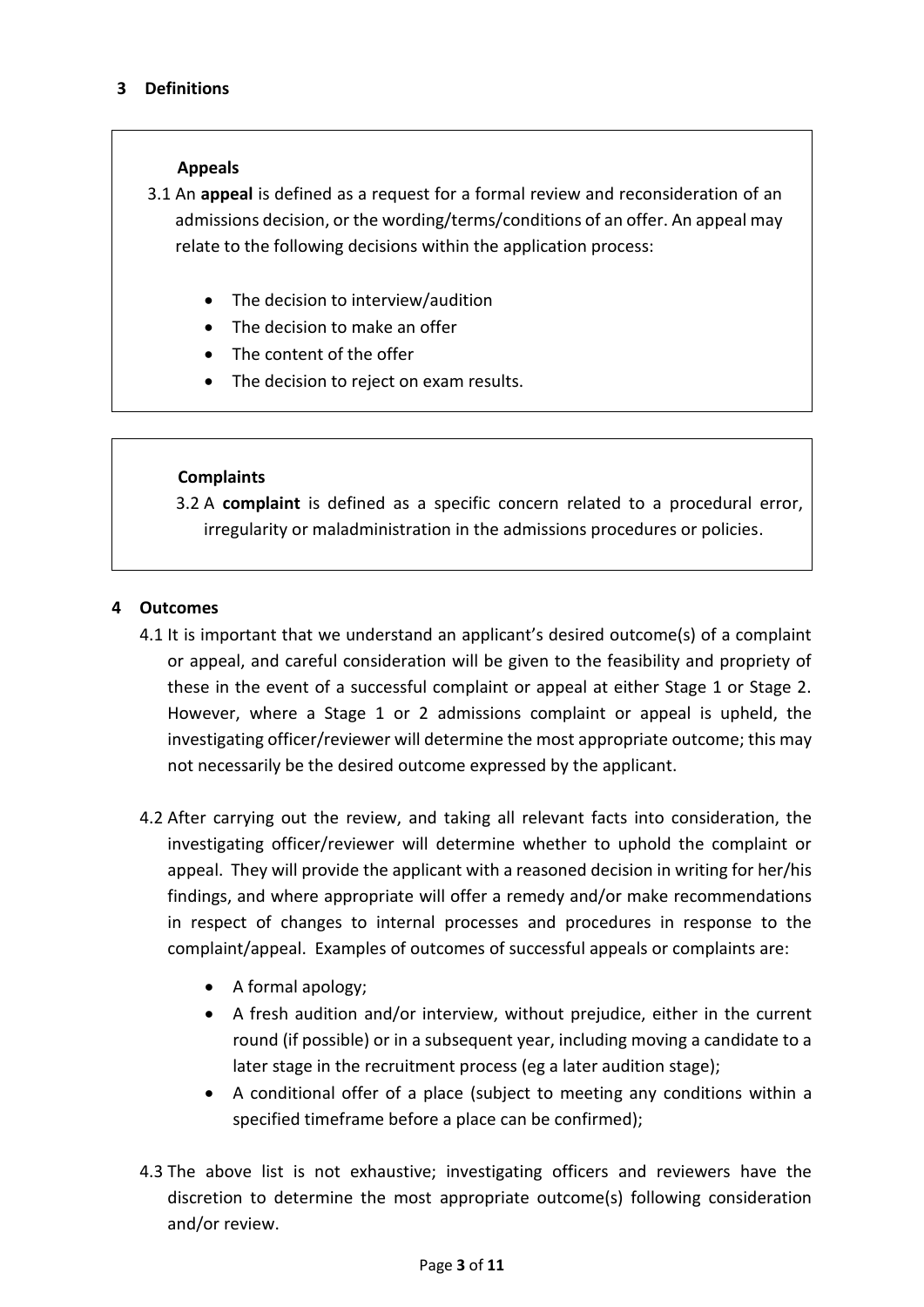- 4.4 Applicants should be aware that where the offer of a place on a course of higher education with National Centre for Circus Arts is made in the event of a successful appeal or complaint, this will be subject to the School's requirements, offered at the next available opportunity and may not necessarily occur within the year pertaining to the application. However, there may be occasions where an applicant meets the grounds for an appeal or a complaint to be upheld, but we are nevertheless not satisfied that the applicant is suitable for admission to the programme.
- 4.5 In the event of a complaint or appeal being upheld but where we are still not satisfied that an applicant is suitable to be admitted to the course, other appropriate means of resolution will be sought, where it is deemed appropriate by the School to do so. The reasons why the applicant is not considered suitable for admission to the course will be communicated in the Stage 2 Outcome letter.

#### 5 **Making a Stage 1 or Stage 2 Admissions Complaint/Appeal**

5.1 The Admissions Complaints and Appeals Procedure contained further on in this document sets out the formal processes that an applicant should follow if they wish to make a formal admissions complaint and/or appeal. Please see page 10 onwards for the procedure. In addition, please find more information about making admissions complaints and appeals below in this section of the policy.

#### *Issues raised informally under this policy*

- 5.2 Issues raised informally under this policy with National Centre for Circus Arts will not be deemed to constitute a Stage 1 Admissions Complaint or Appeal. However, where such issues are raised informally, these should be raised as promptly as possible in order that they may reasonably be addressed.
- 5.3 Where an applicant raises an issue of complaint or appeal informally under this policy, this should normally be raised within 21 days of the incident/issue arising. Where a matter is raised informally later than 21 days afterwards, National Centre for Circus Arts shall determine whether or not the matter has been raised within a reasonable timeframe, taking account of the circumstances concerned. Where we determine that a matter raised informally has not been raised within a reasonable timeframe, we may decline to consider the issue on the basis that it was not raised within the normal 21 day timeframe.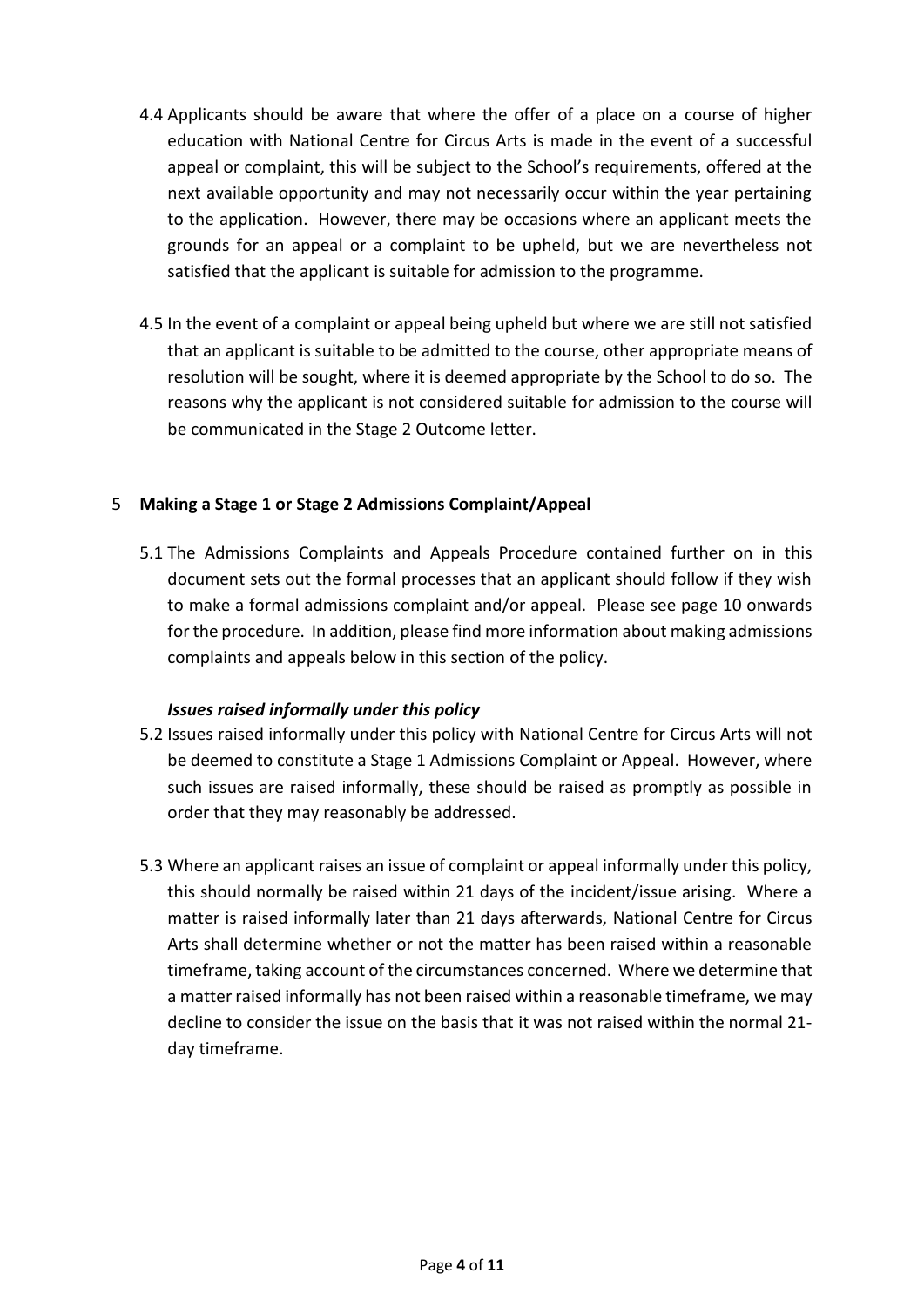#### *Stage 1 admissions appeals and complaints*

- 5.4 Candidates can make a submission of both an admissions complaint and appeal simultaneously using the same form, as applicable and relevant to their case.
- 5.5 In all circumstances, the Admissions Appeal and Complaint Form should be used to make a Stage 1 Admissions Appeal and/or Complaint to National Centre for Circus Arts. Submissions made not using the form will not normally be accepted for consideration.
- 5.6 To make a Stage 1 admissions complaint or appeal, **A Stage 1 admissions complaint or appeal should be lodged normally within 28 calendar days of either the admissions decision or of the incident occurring**.
- 5.7 All Stage 1 admissions appeals and complaints will be logged by National Centre for Circus Arts and where the Head of Academic Administration and Student Support is satisfied that the Stage 1 submission is complete, they will appoint a Stage 1 Investigator.
- 5.8 Complaints or appeals received outside of the 28 day timeframe will not normally be accepted, and will only be considered in exceptional circumstances (eg where an applicant can demonstrate to the satisfaction of the School that there are valid reasons why they were unable to meet the normal timescale for submitting an appeal or complaint), at the discretion of the Head of Academic Administration and Student Support, or other relevant senior member of staff nominated by the Chief Executive, and Principal of National Centre for Circus Arts.
- 5.9 Complaints or appeals that are incomplete (eg do not indicate the grounds upon which the appeal/complaint is being made) will normally be terminated by the School without consideration.
- 5.10 A Stage 1 outcome letter will be sent to the applicant **normally within 28 calendar days of the date of receipt of the Stage 1 complaint/appeal by the School.**

## *Stage 2 Request for Review*

- 5.11 In all circumstances, the Admissions Appeal and Complaint Form should be used to make a Stage 2 Admissions Appeal and/or Complaint to National Centre for Circus Arts. Submissions made not using the form will not normally be accepted for consideration.
- 5.12 **A Stage 2 Request for Review should be lodged within 14 calendar days of the date of the Stage 1 outcome letter**.
- 5.13 A Stage 2 outcome letter will be sent, **normally within 21 calendar days of receipt of the Stage 2 complaint/appeal**.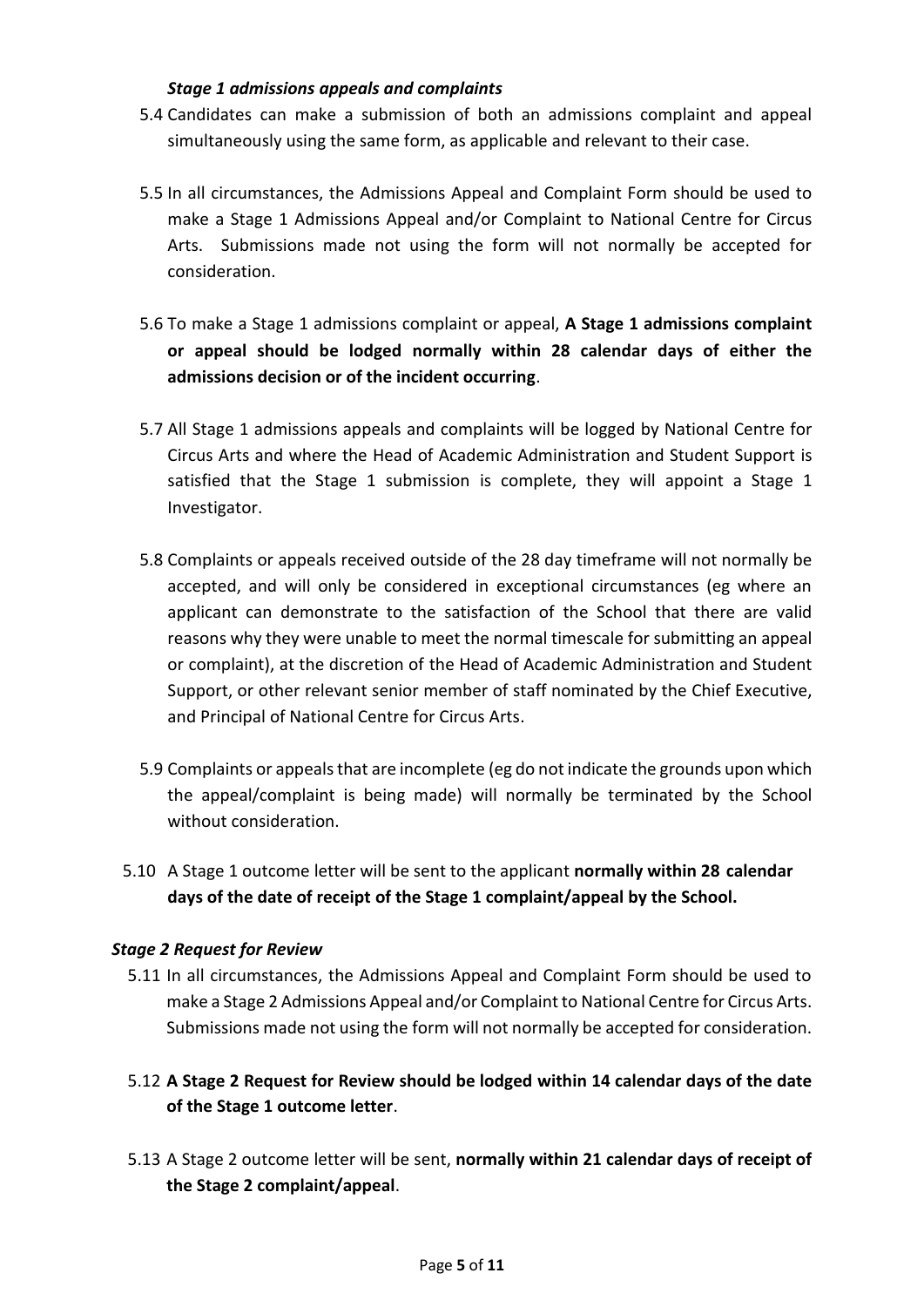#### *Final Decision Letter (Stage 2 Outcome Letter)*

- 5.14 The School's final decision will be issued in writing in a Final Decision Letter, **normally within 14 days from the date of receipt by the School of the Stage 2 Outcome Letter and case.**
- 5.15 Whilst National Centre for Circus Arts will endeavour to ensure that the above timescales are adhered to for responding, there may be occasions where the investigation of a complaint or consideration of an appeal prevent the timescale from being met, including requiring further information from the applicant. In this instance, the applicant will be kept updated as to the status of their appeal or complaint as necessary.

#### **6 Eligibility**

- 6.1 An admissions complaint or appeal should normally be submitted by the applicant. Appeals or complaints made on behalf of the applicant by parents, representatives, school or another third party will only be considered in exceptional circumstances where there are clear and valid reasons for doing so (e.g. as a reasonable adjustment in the event of a disabled applicant, or where the applicant is a minor), and where express permission has been granted in writing by the applicant.
- 6.2 Where express permission has not been granted in writing by the applicant, the School will seek this before proceeding to consider any informal queries, or a Stage 1 or Stage 2 admissions complaint or appeal. This may cause a delay in the respective timescales for consideration. Where express written permission from the applicant is not obtained by the School at any stage in the process, the School will terminate consideration of the complaint/appeal.
- 6.3 Applicants who wish to make a complaint or an appeal pertaining to a decision to withdraw or amend a provisional offer of a place to study with National Centre for Circus Arts following a review of any relevant criminal convictions, should use this procedure.
- 6.4 Applicants are strongly encouraged to discuss the matter with peers, parents, advisors, teachers or tutors for support and guidance before deciding to lodge an appeal or complaint, and to consider whether matters might reasonably be informally raised with National Centre for Circus Arts ahead of submitting a formal Stage 1 admissions complaint or appeal.
- 6.5 Admissions complaints or appeals which are materially incomplete or submitted beyond the respective deadlines for Stage 1 or Stage 2 will not normally be considered.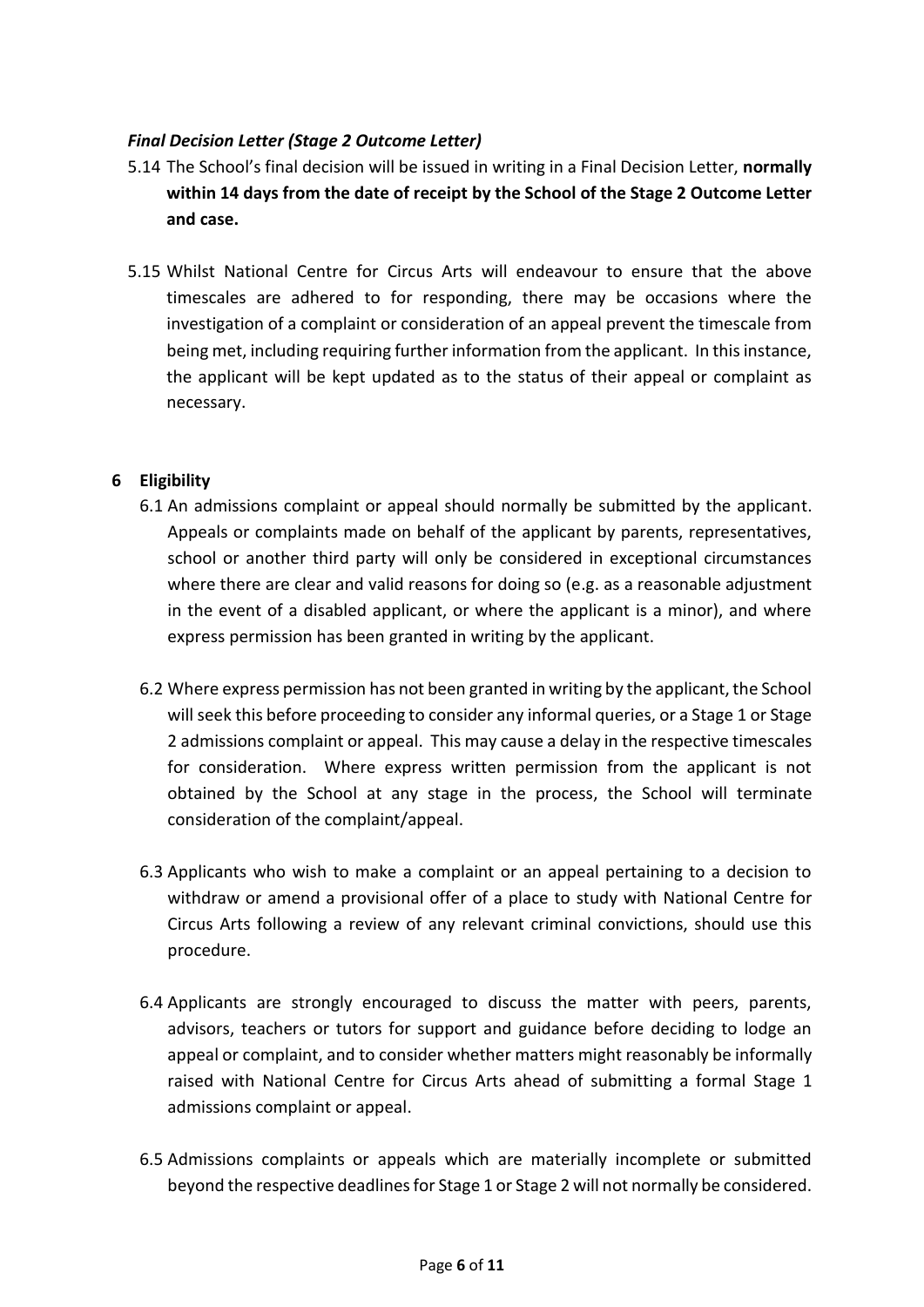6.6 Admissions appeals or complaints that are made anonymously under this complaints procedure will not normally be considered under any circumstances.

# *Admissions Appeals and Complaints eligibility*

- 6.7 **National Centre for Circus Arts does not deem the following appeals and complaints to be eligible for consideration:**
	- Appeals and complaints which do not meet either of the grounds<sup>1</sup> stated in either Stage 1 or Stage 2 of this admissions procedure
	- Appeals and complaints made against an admissions decision that are based on the academic judgement of School staff about an applicant's suitability for entry to a particular course of study
	- Appeals and complaints made due to failure on the applicant's part to fulfil academic or non-academic requirements for admission
	- Appeals and complaints made purely on the basis of disagreement with the admissions decision
	- Appeals and complaints based on challenges to the judgement of selectors in relation to the academic and/or non-academic section criteria for its courses.
	- Appeals and complaints which are frivolous or vexatious, or made in bad faith

# *Examples of frivolous or vexatious appeals and complaints include the following:*

(a) appeals and complaints which are obsessive, harassing, or repetitive;

(b) appeals and complaints where an applicant insists on pursuing appeals and/ or complaints already deemed by National Centre for Circus Arts to be nonmeritorious;

(c) appeals and complaints where an applicant seeks, or persists in seeking, unrealistic and/or unreasonable outcomes;

(d) pursuing what may be meritorious appeals and/or complaints in an unreasonable manner, including unacceptable, harassing, malicious or offensive communications;

(e) appeals and/complaints which are intended to cause offence, disruption or annoyance;

(f) unreasonable demands for redress.

## **7 External advice**

**.** 

7.1 Once an admissions appeal or complaint has exhausted Stage 2 of the procedure, there are no further internal mechanisms for an admissions appeal or complaint to be considered. Applicants are advised that the remit of the Office of the Independent Adjudicator for Higher Education (the ombudsman for student complaints) does not

<sup>&</sup>lt;sup>1</sup> See Sections 3 and 4 of the Admissions Appeals and Complaints Procedure for the Stage 1 and Stage 2 grounds of complaint and appeal.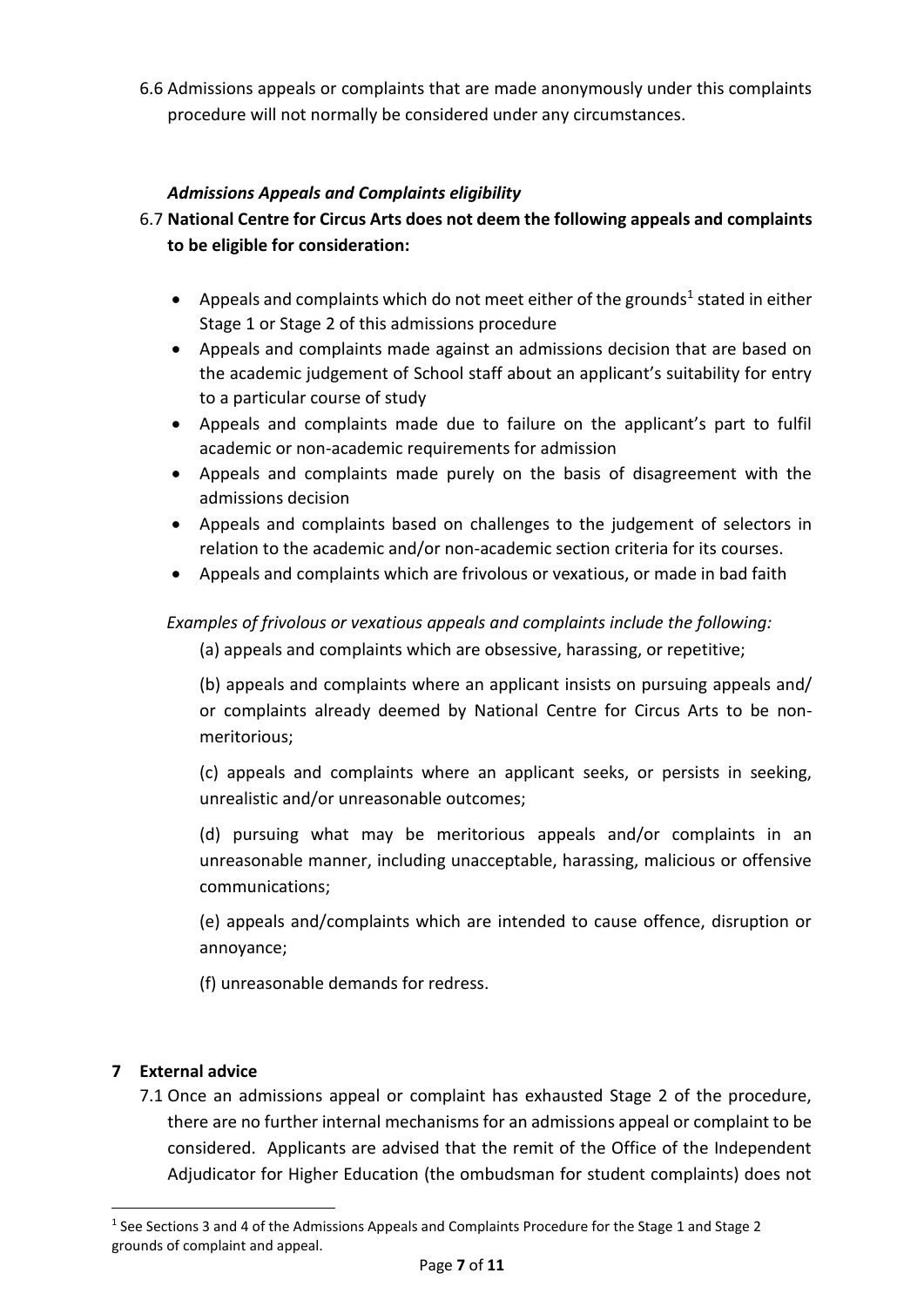include admissions. However, should you wish to take your complaint further you are advised to consult your local Citizens Advice Bureau for advice on the legal avenues open to you, or the Competition and Markets Authority.

# **B) Admissions complaints and appeals procedure**

# **1 Informal Stage**

1.1 Some issues may be able to be resolved amicably via an informal query, and applicants are welcome to explore their concern informally with National Centre for Circus Arts to which they have applied before deciding to proceed with a formal appeal or complaint.

# **2 Informal queries regarding admissions decisions**

2.1 For informal queries about issues concerning an admissions decision, applicants should contact [Joanna@nationalcircus.org.uk](mailto:Joanna@nationalcircus.org.uk)

# **3 Admissions complaints and appeals procedure – Stage 1: Formal Stage**

# *Submitting a Stage 1 admissions complaint or appeal (Formal Stage)*

3.1 Applicants can lodge a Stage 1 admissions complaint or appeal by electronically completing the **Admissions Appeal/Complaint Form<sup>2</sup>** , clearly marked as 'Stage 1 Complaint or Appeal' as relevant to the case and submitting it within **28 calendar days of either the admissions decision or of the incident occurring** to National Centre for Circus Arts at:

## [Joanna@nationalcircus.org.uk](mailto:Joanna@nationalcircus.org.uk)

- 3.2 All Stage 1 admissions appeals and complaints will be logged by National Centre for Circus Arts and the Admissions and registry Manager (or their nominee) will review the Stage 1 submission to check that it is in time and complete. Incomplete or late submissions will not be considered unless there are exceptional circumstances.
- 3.3 All formal Stage 1 admissions appeals and complaints must clearly indicate the grounds upon which the appeal and/or complaint is being made. Where no grounds are indicated, the School will normally terminate the process and the appeal and complaint without consideration.

## 3.4 *Grounds of Complaint*

**.** 

|  | Stage 1   Grounds under which a Stage 1 complaint may be made |
|--|---------------------------------------------------------------|
|--|---------------------------------------------------------------|

<sup>&</sup>lt;sup>2</sup> An Admissions Appeal and Complaint form can be downloaded from the School website at the following link: <https://www.rambertschool.org.uk/courses/policies-and-procedures/>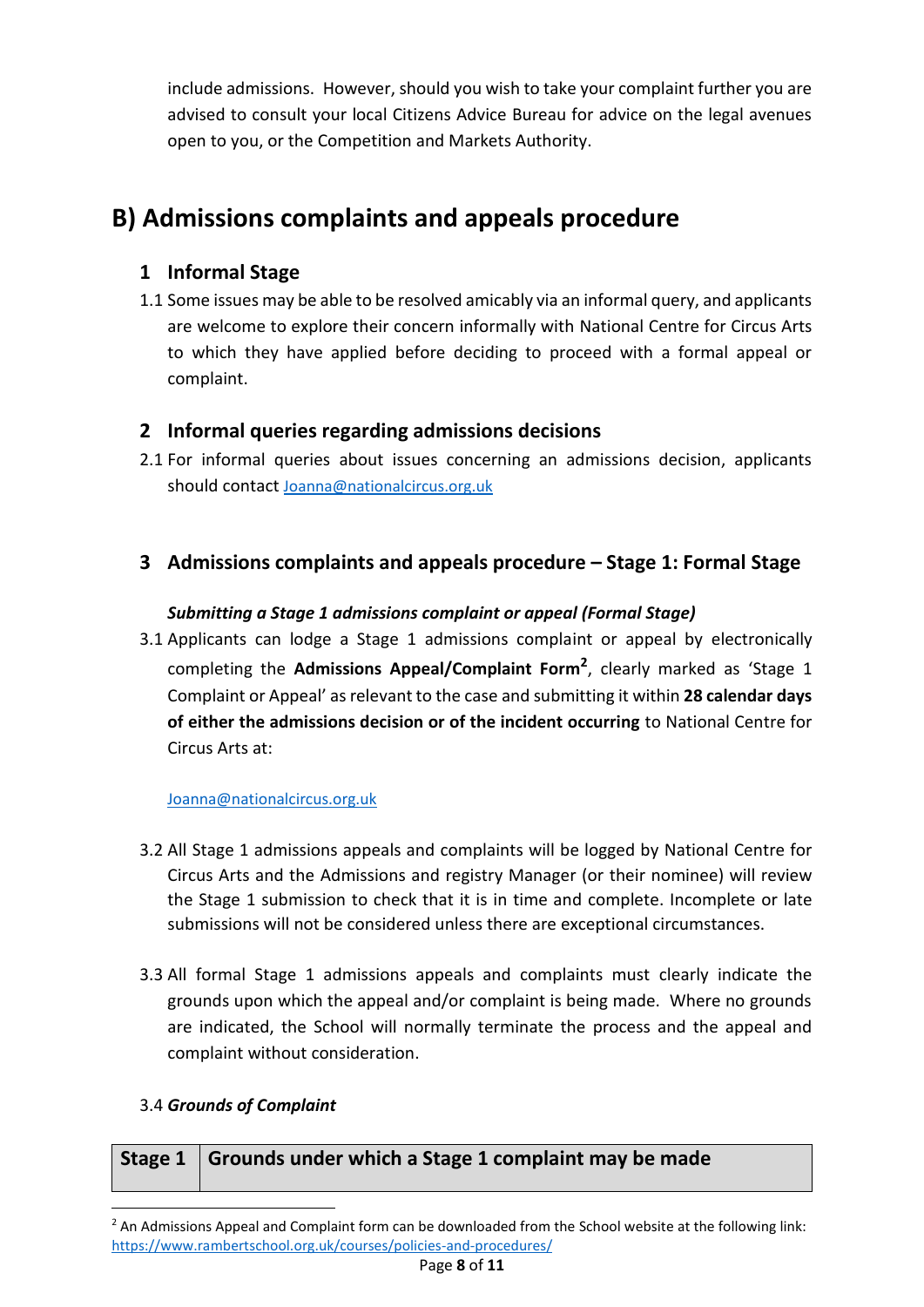| a            | That there is evidence of significant administrative or procedural error in the<br>admissions process |
|--------------|-------------------------------------------------------------------------------------------------------|
| $\mathbf{b}$ | That there is evidence of prejudice or bias in the selections process                                 |

# 3.5 *Grounds of Appeal*

| Stage 1      | Grounds under which a Stage 1 appeal may be made                                                                                                                                               |
|--------------|------------------------------------------------------------------------------------------------------------------------------------------------------------------------------------------------|
| a)           | That there is evidence of significant administrative or procedural error in the<br>admissions process                                                                                          |
| $\mathbf{b}$ | That there is evidence of prejudice or bias in the selections process                                                                                                                          |
| $\mathbf{C}$ | That there is additional relevant information which was for valid reasons unable<br>to be included in the original application, and which warrants further<br>consideration of the application |

- 3.6 On receipt of a Stage 1 Admissions Appeal or Complaint, the Head of Academic Administration and Student Support will determine the most appropriate individual in the School (or, if appropriate, an external member of staff) to consider and investigate the complaint or appeal. Such determination will take into consideration the individual circumstances of the case and avoiding any possible conflicts of interest.
- 3.7 A Stage 1 Outcome Letter will be sent, normally within 28 calendar days of the date of receipt of the Stage 1 complaint/appeal.

# **4 Admissions complaints and appeals procedure Stage 2: Request for Review**

# *Submitting a Stage 2 admissions complaint or appeal – Request for Review*

4.1 If an applicant is dissatisfied with the outcome of the admissions complaint or appeal, they may lodge a request for a review lodged **within 14 calendar days of the date of the Stage 1 outcome letter**, under any or all of the following grounds:

| Stage 2 | Grounds under which a Stage 2 appeal or complaint may be made                                                                    |
|---------|----------------------------------------------------------------------------------------------------------------------------------|
| a       | That there is evidence of significant administrative or procedural error in the<br>processing of the Stage 1 complaint or appeal |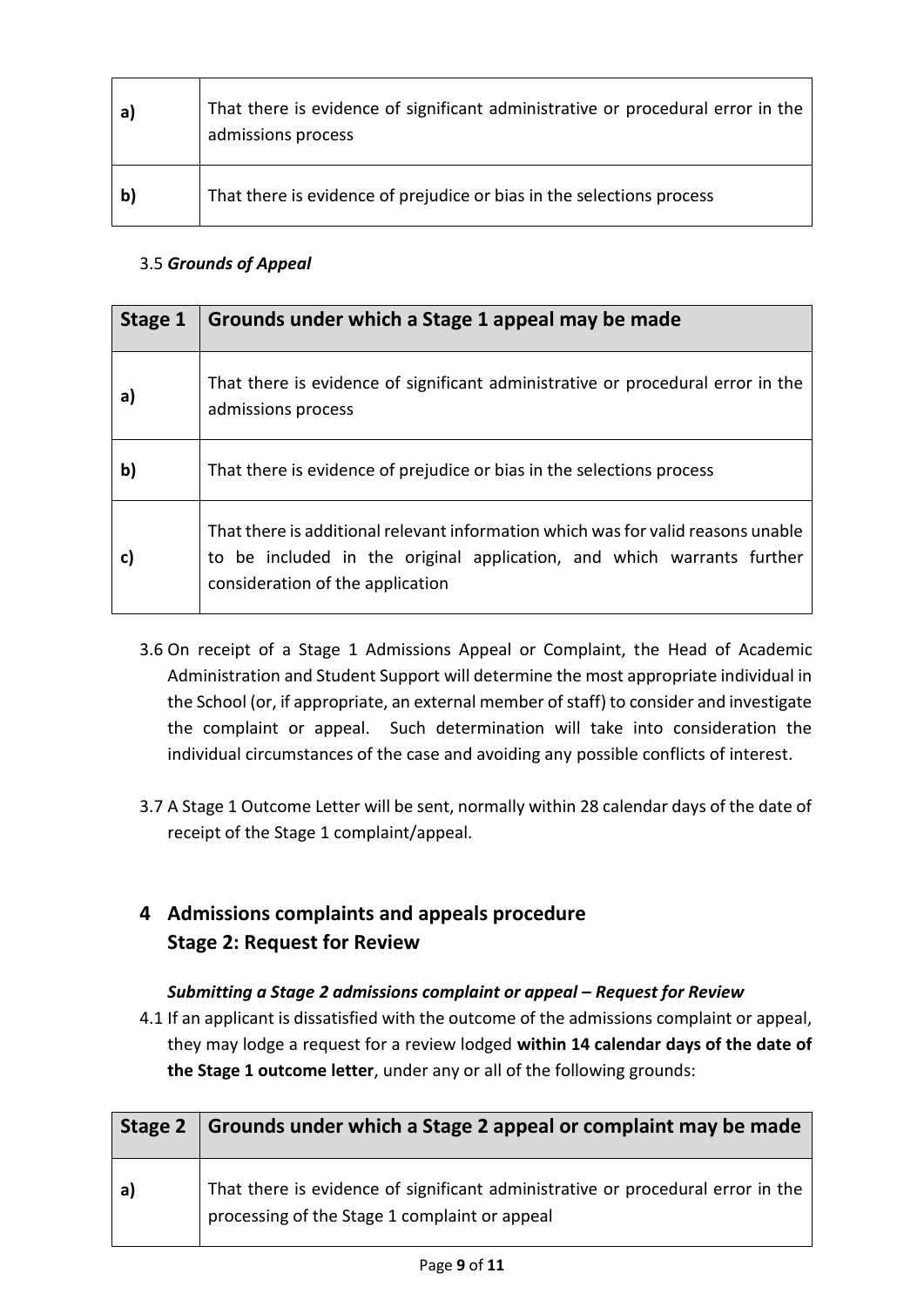| That there is evidence of prejudice or bias in the handling of the first Stage 1<br>complaint or appeal process                                                                                                                               |
|-----------------------------------------------------------------------------------------------------------------------------------------------------------------------------------------------------------------------------------------------|
| That there is additional relevant information which was for valid reasons unable<br>to be included in the original application, and that sufficient evidence remains<br>that the initial decision on the application warrants reconsideration |

- 4.2 Applicants can lodge a Stage 2 admissions complaint or appeal by submitting the following:
- a freshly completed **Admissions Appeal/Complaint Form**, clearly marked as Stage 2 and any reference number provided on the Stage 1 Outcome Letter
- the original submitted Stage 1 Admissions Appeal/Complaint form
- the Stage 1 Outcome letter

The above should be submitted to: [Joanna@nationalcircus.org.uk](mailto:Joanna@nationalcircus.org.uk)

- 4.3 All Stage 2 admissions appeals and complaints will be logged by National Centre for Circus Arts and the Head of Academic Administration and Student support (or their nominee) will review the Stage 2 submission to check that it is in time and complete. Incomplete or late submissions will not be considered unless there are exceptional circumstances.
- 4.4 On receipt of a Stage 2 Admissions Appeal or Complaint, the Head of Academic Administration and Student Support of National Centre for Circus Arts will either undertake an independent review of the appeal/complaint, or will nominate an alternative officer, normally another senior member of staff from the School not involved in the original admissions decision, or an external member of staff from a similar institution, to undertake the review. This person is known as the 'Stage 2 Reviewer'.
- 4.5 In undertaking the review, the Stage 2 Reviewer will review the full submission and accordingly may contact staff, including the Stage 1 Investigator, for information.
- 4.6 A Stage 2 Outcome will normally be reached within 28 days of the date of receipt of the Stage 2 complaint/appeal.
- 4.7 Where the Stage 2 Reviewer is not satisfied that the applicant has met any grounds for a Stage 2 appeal/complaint to be upheld, this will constitute the School's Final Decision. This decision and the reasons for it will be communicated in the Final Decision (Stage 2 Outcome) Letter.